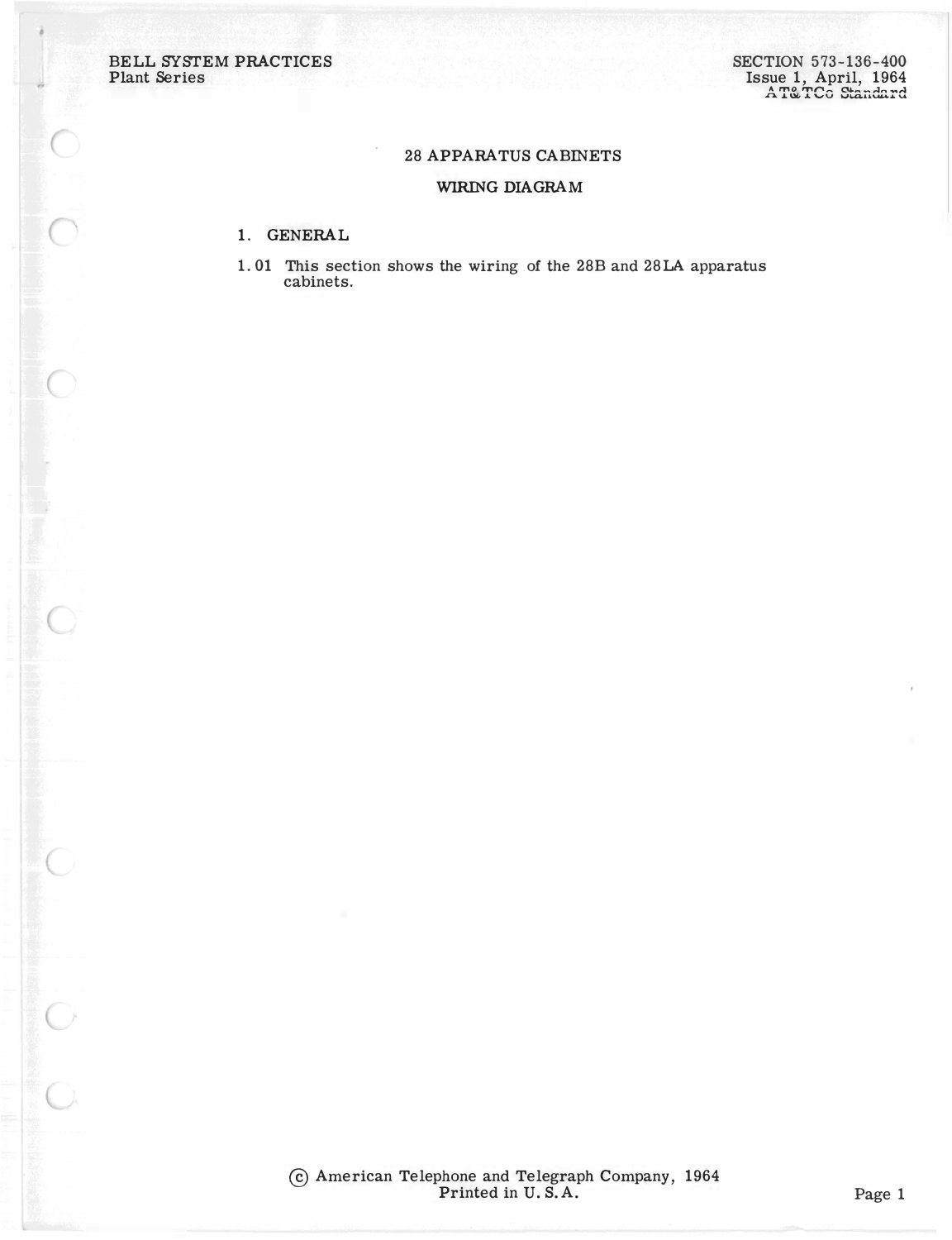



|          |          |        | 037 038 039 040 041 | 042 |    |    |  | 043 044 045 046 047 048 |                                 |           |  |            | <b>CDF</b> |    |    | O <sub>8</sub> | O9       | $Q_{\rm H}$ | O <sub>2</sub> |    | $Q$ $3$ $Q$ $4$ | QI5QI6 | Q <sub>17</sub> | oie 1 |         |   | QI9 Q20 Q21 |    | Q22 Q23 Q24 |                |  |     | Q25 Q26 Q27 Q28 Q29 Q30 |     |                | O31 O32 |  |
|----------|----------|--------|---------------------|-----|----|----|--|-------------------------|---------------------------------|-----------|--|------------|------------|----|----|----------------|----------|-------------|----------------|----|-----------------|--------|-----------------|-------|---------|---|-------------|----|-------------|----------------|--|-----|-------------------------|-----|----------------|---------|--|
| ス斥<br>◡◡ |          |        |                     |     | 36 |    |  |                         | --<br>ັບເ                       |           |  |            |            | 38 |    |                |          |             |                | 39 |                 |        |                 |       | 40      |   |             |    |             | 4 <sup>1</sup> |  |     |                         | 42' | ~ ←            |         |  |
|          | ഗ∣       | $\sim$ | $\vee$              |     |    | ା  |  | m                       | (AB)<br>LOWER 놂                 |           |  |            |            |    |    |                | $\alpha$ | $\sim$      |                |    | œΙ<br>וט        | ωI     |                 |       | പ       | œ | $\sim$      |    |             | $\circ$        |  |     |                         |     | $\times$<br>മ∣ |         |  |
| ΦI       | $\sigma$ |        |                     |     |    | ഥി |  | $\mathcal{Q}$           | SEE NOTES<br>788<br>ا مب<br>- 1 | ື<br>$-1$ |  | ທ∎<br>$-1$ | اھ         | ا≅ | ا≅ | اھ             |          |             | ு              |    | ا≅<br>ا≅        |        | ≗∣              |       | اھ<br>- |   |             | ะเ | ഄ           | ا≅             |  | ାଦା |                         |     | ۱ پ<br>- 1     |         |  |

NOTES:

- I. UNIT WIRED FOR 115 VOLTS 50 TO 60 CYCLE AC POWER INPUT ONLY.
- 2. CONNECTORS VIEWED FROM SOLDER TERMINAL ENDS.
- 3 WIRES NOT MARKED ARE SURFACE WIRING.
- 4. FUSE PROTECTION FOR REPERFORATOR TRANSMITTERS RATED AT 4 AMP.
- 5. EXTERNAL SIGNAL LINE CONNECTIONS MADE TO RIGHT SIDE OF 120 POINT TERMINAL BLOCK AS FOLLOWS: LEFT REPERFORATOR TRANSMITTER B-I AND B-2 RIGHT REPERFORATOR TRANSMITTER AB-I AND AB-2
- 6. CIRCUIT SHOWN FOR .06 AMP SELECTOR MAGNET OPERA-TION AND .02 AMP SIGNAL LINE OPERATION.
- 7. AS VIEWED FROM THE FRONT OF THE CABINET THE DESIG-NATIONS ARE AS FOLLOWS:

| RIGHT<br><b>REPERFORATOR</b><br><b>TRANSMITTER</b> | LFFT<br><b>REPERFORATOR</b><br><b>TRANSMITTER</b> |
|----------------------------------------------------|---------------------------------------------------|
| (AK) CONN                                          | $(K)$ CONN                                        |
| (AH) CONN                                          | (H) CONN                                          |
| (AB) TS (LOWER)                                    | $(B)$ TS (UPPER)                                  |

8. TERMINAL STRIPS (B) & (AB) HAVE I2O TERMINALS. USE EVERY OTHER ROW STARTING WITH NO.I AT TOP ROW.

GROUND SCREW



Figure 1 - 28B Apparatus Cabinet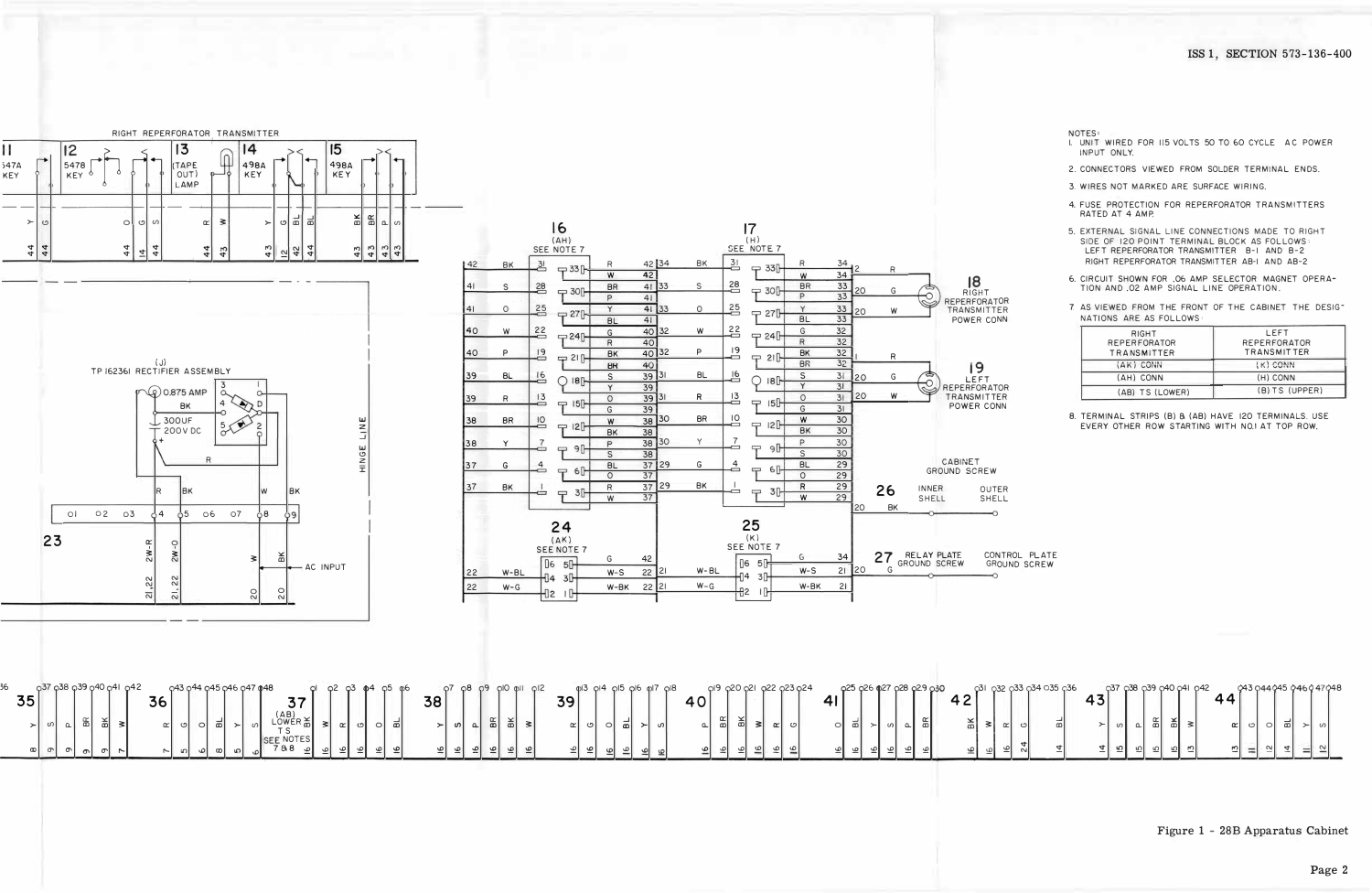

 $\bigcirc$ 

W.

| RIGHT REPERFORATOR TRANSMITTER |  |
|--------------------------------|--|
|                                |  |

| 547A<br>KEY |         |        | 12<br>547B<br>KEY<br>$\circ$ |               |   |                | 13<br>TAPE<br>LAMP |    | 14<br>498A<br>KEY          |   |
|-------------|---------|--------|------------------------------|---------------|---|----------------|--------------------|----|----------------------------|---|
|             |         |        |                              |               |   |                |                    |    |                            |   |
|             | $\succ$ |        |                              | $\circ$       | ಲ | $\omega$       |                    | ₹  | ≻                          |   |
|             | 44      | 4<br>ෑ |                              | $\frac{4}{4}$ | 4 | 4<br>$\vec{r}$ |                    | 43 | $\sim$<br>$\rightarrow$    | c |
|             |         |        | ပ                            |               |   |                |                    |    | $\propto$<br>$\frac{4}{4}$ |   |

|          |             | 232 033 034 035 036 |          |          |          |          |    | 037 038 039 040 041 042  |   |          |         |          | 043 044 045 046 047 048 |         |           |
|----------|-------------|---------------------|----------|----------|----------|----------|----|--------------------------|---|----------|---------|----------|-------------------------|---------|-----------|
|          |             |                     | 5        |          |          |          |    |                          | O |          |         |          |                         |         | ίΑ        |
| $\alpha$ | ပ           | m                   |          | $\omega$ | a.       | æ        | ΒK | ₹                        | œ | 이        | $\circ$ | ಹ        |                         | ഗ       | $\bigcap$ |
|          | ဂ<br>$\sim$ | $\infty$            | $\infty$ | $\sigma$ | $\sigma$ | $\sigma$ | ഠ  | $\overline{\phantom{0}}$ | N | $\Omega$ | ام      | $\infty$ | $\Omega$                | $\circ$ |           |